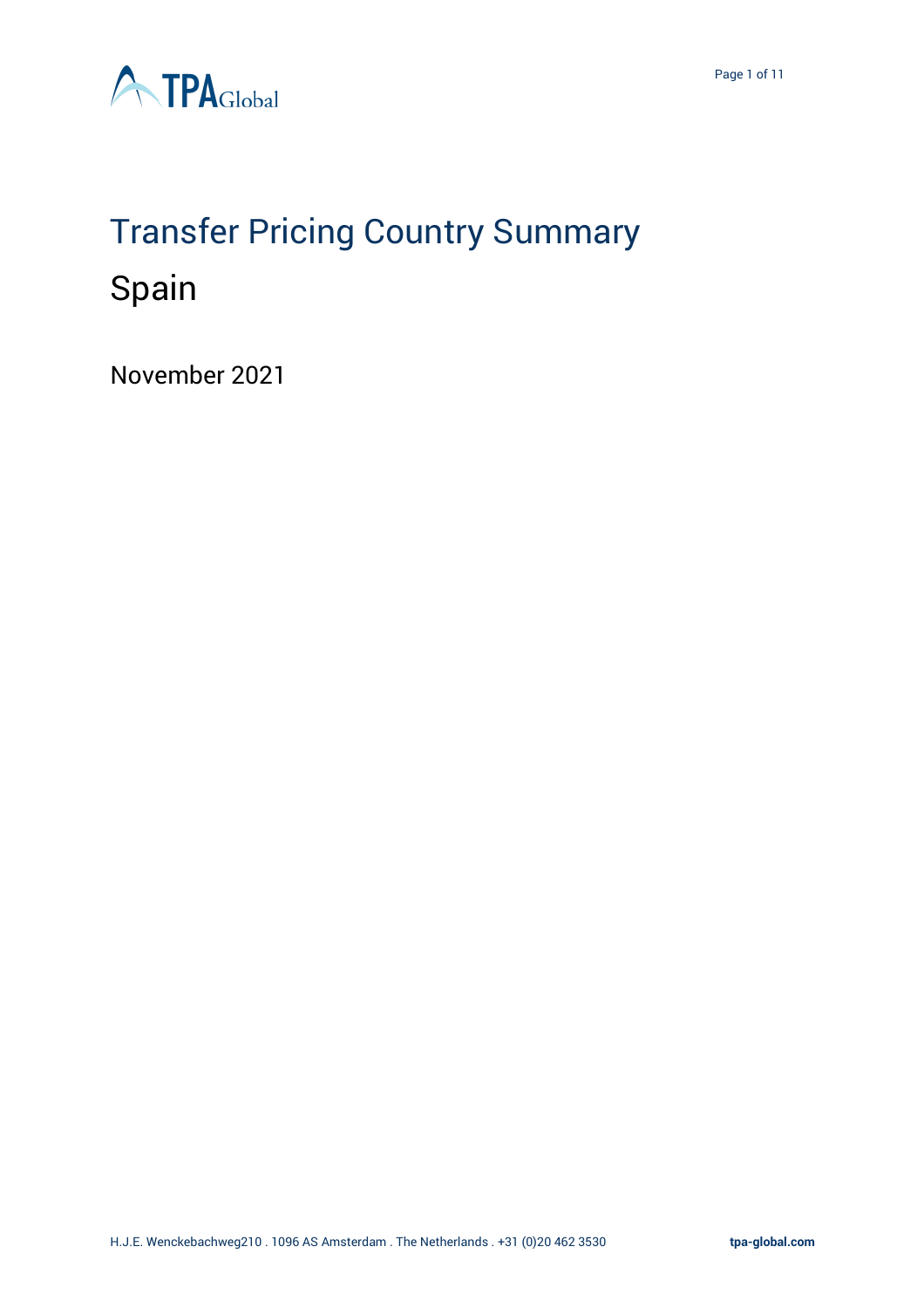# **A TPA**Global

| 1.      |    |                                                                                |  |
|---------|----|--------------------------------------------------------------------------------|--|
| 2.      |    |                                                                                |  |
| a)      |    |                                                                                |  |
| b)      |    |                                                                                |  |
| c)      |    |                                                                                |  |
| d)      |    |                                                                                |  |
| e)      |    |                                                                                |  |
| f)      |    |                                                                                |  |
| 3.      |    |                                                                                |  |
| a)      |    |                                                                                |  |
| b)      |    |                                                                                |  |
| c)      |    |                                                                                |  |
| d)      |    |                                                                                |  |
| e)      |    |                                                                                |  |
| f)      |    |                                                                                |  |
| g)      |    |                                                                                |  |
| h)      |    |                                                                                |  |
| i)      |    | Production Process for TP Relevant Returns, Documents, Forms and Financials  8 |  |
| j)      |    |                                                                                |  |
| k)      |    |                                                                                |  |
| $\vert$ |    |                                                                                |  |
|         | m) |                                                                                |  |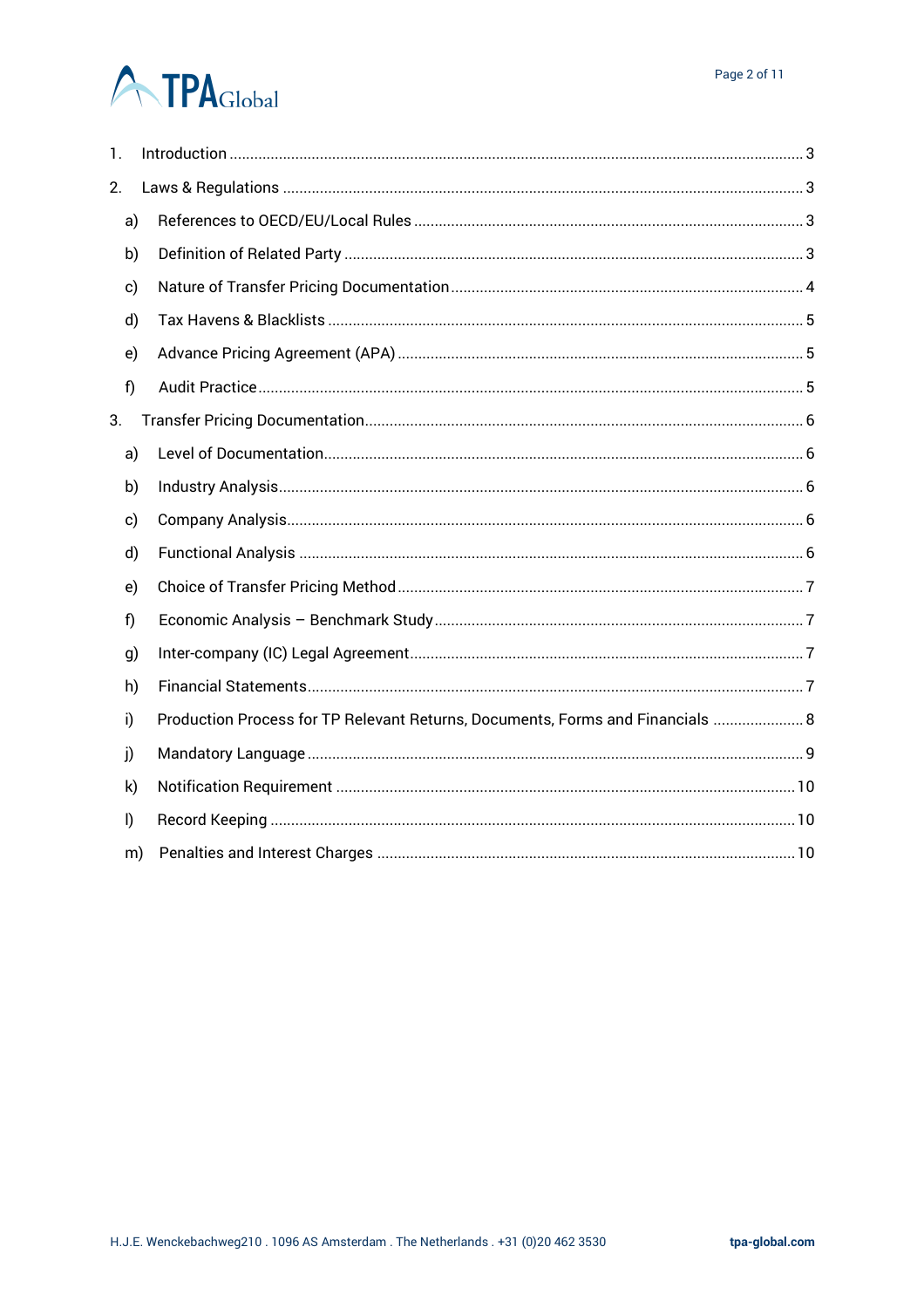

# <span id="page-2-0"></span>1. Introduction

Transfer pricing policy in Spain is only determined by central government, so no local governments have any role in these issues. The primary legislation is the Corporate Income Tax Act. The TP regulations are contained in the Corporate Income Tax Law (CITL) 27/2014 of 27 November and in the Corporate Income Tax Regulations (CITR), approved by Royal Decree 634/2015, of 10 July.

Spain does not have any international rules or agreements that act as hard law on transfer pricing. However, as a member of the EU, all European tax legislation that indirectly impacts transfer pricing policies must be applied directly.

In terms of soft law, Spain follows the following as far as they affect transfer pricing:

- − OECD Transfer Pricing Guidelines for Multinational Enterprises and Tax Administrations 2017.
- − The work of the EU Joint Transfer Pricing Forum.
- − OECD 2010 Report on the Attribution of Profits to Permanent Establishments.
- − OECD Model Double Taxation Convention on Income and on Capital 1977 (OECD Model Tax Convention 1977).

# <span id="page-2-2"></span><span id="page-2-1"></span>2. Laws & Regulations

#### a) References to OECD/EU/Local Rules

For tax years beginning as from1January 2015, the Spanish transfer pricing regime is regulated by article 18 of the Law 27/2014 on Corporate Income Tax. This provision establishes that related-party transactions should be valued at arm's length for tax purposes.

Additionally, the comparability analysis and the most appropriate method rule are regulated by article 17 of the Spanish Corporate Income Tax Regulations, approved by Royal Decree 634/2015, on 10 July.

Finally, the Preamble of the Law also indicates that the interpretation of the Spanish transfer pricing rules should be consistent with the OECD Transfer Pricing Guidelines and the recommendations of the EU Joint Transfer Pricing Forum, insofar as they do not contradict what is expressly stated in the Spanish Law and Regulations.

# b) Definition of Related Party

<span id="page-2-3"></span>Spanish Corporate Income Tax Law provides a wide definition of related party. According to article 18 (2) of the Law, an individual or entity is a related party in any of the following cases:

- a) A company and a shareholder with a direct holding of 25% or more of its share capital;
- b) A company and its directors (except for director's fees);
- c) A company and the spouse or relatives, in direct or collateral line, by blood or affinity up to the third degree, of a related-party shareholder o a director;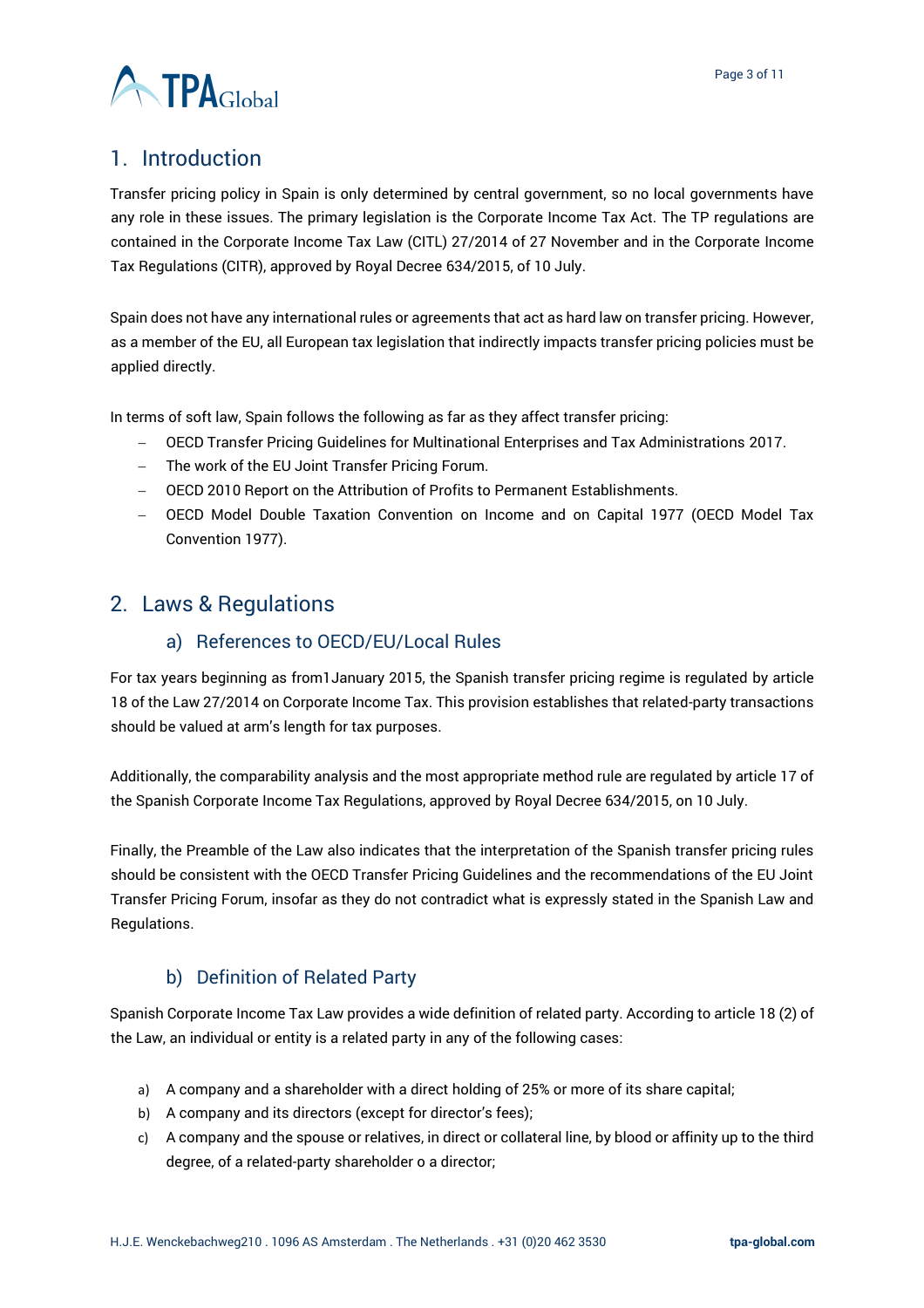

- d) Two companies belonging to the same group of companies, irrespectively of the tax residency or the obligation to issue consolidated financial statements;
- e) A company and another group company's directors
- f) A company and other company indirectly holding 25% or more of its share capital;
- g) Two companies with the same shareholders (jointly with their spouse and relatives, in direct or collateral line, by blood or affinity up to the third degree) holding, directly or indirectly, 25% or more of their share capital;
- h) A Spanish resident company and its permanent establishments abroad; and
- i) A non-resident company and its permanent establishments in Spain.

### c) Nature of Transfer Pricing Documentation

<span id="page-3-0"></span>Spanish Corporate Income Tax Regulations provides two simplified TP documentation regimes for SME's:

#### **1. Simplified documentation for mid-size groups**

A company belonging a group with a net turnover exceeding 10 million euros but less than 45 million, is allowed to prepare only the following documentation:

- Description of the nature, characteristics and amount of the related-party transactions;
- Corporate/full name, tax address and tax identification number of the taxpayer and the involved related-parties; • Identification of the selected transfer pricing method;
- Selected comparables and the value or range of values.

#### **2. Simplified documentation for small businesses**

A company belonging a group with a net turnover under 10 million euros is just obliged to file a tax return with the following content:

- Description of the nature, characteristics and amount of the related-party transactions;
- Corporate/full name, tax address and tax identification number of the taxpayer and the involved related-parties;
- Identification of the selected transfer pricing method;
- Arm's length value or range of values.

#### **3. Exceptions**

Notwithstanding the above, the following "high-risk transactions" cannot benefit from the simplification and should be documented according to the ordinary requirements:

- − Transactions between resident individuals carrying on economic activities taxed according to the simplified income tax regime and entities in which those individuals, their spouses, children or parents own at least 25% of the equity;
- − On-going business transfers;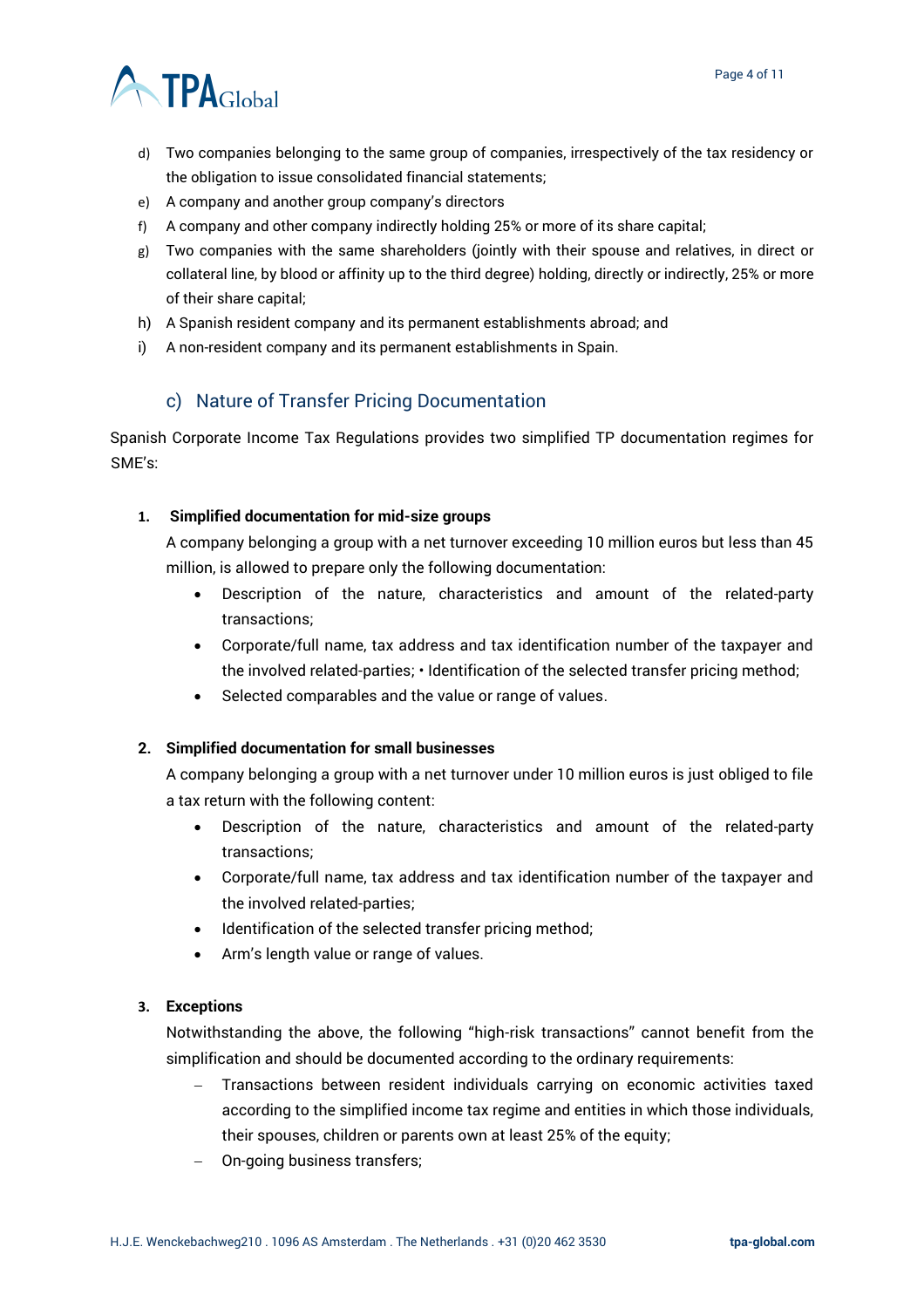

- − Transfers of shares or participations in non-quoted companies or companies quoted in tax havens;
- − Transfers of real estate property; Transactions relating to intangible assets.

### d) Tax Havens & Blacklists

<span id="page-4-0"></span>Spain adopts the "black list" model, which means that inclusion on the list of tax havens for Spain implies that the nations involved are non-cooperative low-tax jurisdictions. There are 48 territories on the list of noncooperative low-tax jurisdictions. However, the Law stipulates that if any of the countries named signs a DTT or Treaty with Spain for the exchange of tax information, that nation will be assumed to be removed from the list as of the day the Treaty came into force.

The basic measures adopted to prevent the tax erosion through low tax jurisdiction are:

- Disallowance of expenses invoiced by residents in low tax jurisdictions, unless the tax payer can prove that the transaction is genuine.
- Arm's length rules are applicable to transactions with residents in these jurisdictions even with non-related parties.
- The [participation exemption regime is](https://www.accountinginspain.com/participation-exemption-spain/) not applicable to subsidiaries located in low tax jurisdictions
- The distribution of dividends by the [Special Spanish Holding](https://www.accountinginspain.com/the-special-tax-regime-for-spanish-holding-companies/) companies to their shareholders resident in low tax jurisdictions are subject to the standard withholding tax
- The criteria to apply the controlled foreign company "CFC" rules are presumed in respect to companies located in low tax jurisdictions.

# e) Advance Pricing Agreement (APA)

<span id="page-4-1"></span>Corporate Income Tax Law provides the possibility to apply for an Advanced Pricing Agreement based on the Arm's Length Principle to the Spanish Tax Authorities. The APA requests may be unilateral, bilateral or multilateral.

An APA may be applied for an initial period of up to 4 tax years since its approval. However, it may also include the tax year in which the APA is approved and the previous tax years if they are not statutory-barred or the transactions have not an unappeasable re-assessment.

Royal Decree 1793/2008 regulates the tax procedure to file an APA request and its negotiation.

#### f) Audit Practice

<span id="page-4-2"></span>Transfer Pricing scrutiny is one of the mandatory points in the working plan for Spanish tax inspectors when reviewing the tax obligations of a company. The review of the transfer prices is performed within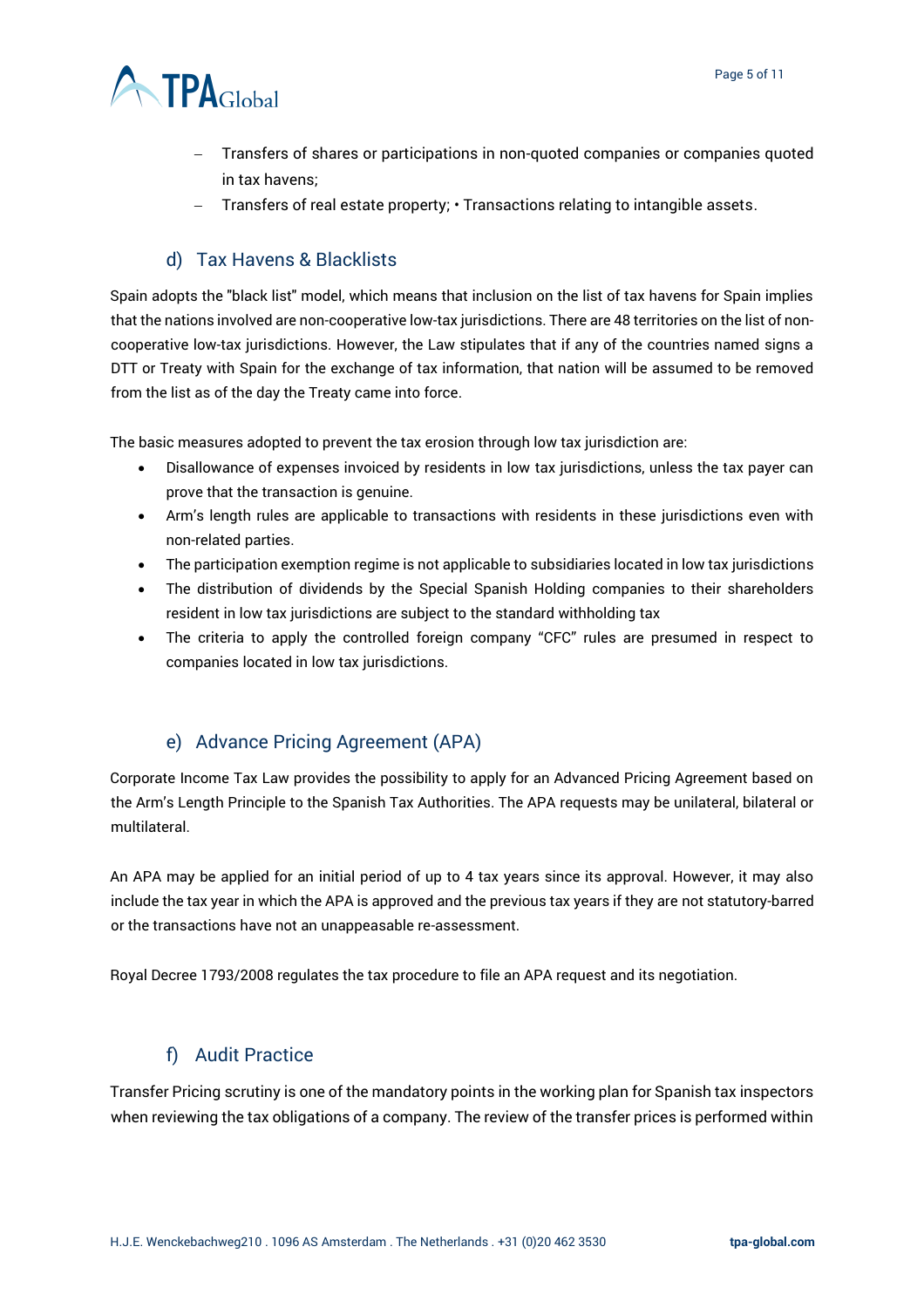# **ATPA**Global

the ordinary tax audit procedure by the in-the-field auditor, with the assistance of specialised auditors in complicated cases.

The Spanish general guidelines of the tax control plan states that transfer pricing is one of the key areas of focus in the review of multinational groups, especially transactions involving high value intangibles, intra-group services, corporate restructuring and intra-group financing transactions.

# <span id="page-5-0"></span>3. Transfer Pricing Documentation

# a) Level of Documentation

<span id="page-5-1"></span>In order to evidence the arm's length nature of the related-party transactions, a Spanish company should prepare and keep in its files at the disposal of the Spanish Tax Authorities a transfer pricing documentation.

Spanish Regulations defines the contents of this transfer pricing documentation, which is consistent with the OECD TP Documentation Package approved in the BEPS Project.

This documentation package consists of two files:

- 1. Documentation relating to the controlled transactions within the group ("Masterfile");
- 2. Taxpayer's specific documentation ("Local file").

#### b) Industry Analysis

<span id="page-5-2"></span>By identifying value drivers for the relevant industry, a first indication of the level of profitability common in the industry is being given.

# c) Company Analysis

<span id="page-5-3"></span>A description of the management structure of the local entity, a local organisation chart, and a description of the individuals to whom local management reports and the country(ies) in which such individuals maintain their principal offices.

A detailed description of the business and business strategy pursued by the local entity including an indication whether the local entity has been involved in or affected by business restructurings or intangibles transfers in the present or immediately past year and an explanation of those aspects of such transactions affecting the local entity.

# d) Functional Analysis

<span id="page-5-4"></span>In conducting a functional analysis, an assessment is made of the significant activities and responsibilities that are performed by the related parties relevant to the Intercompany Transactions under review, the tangible and intangible assets that are employed and the risks that are borne in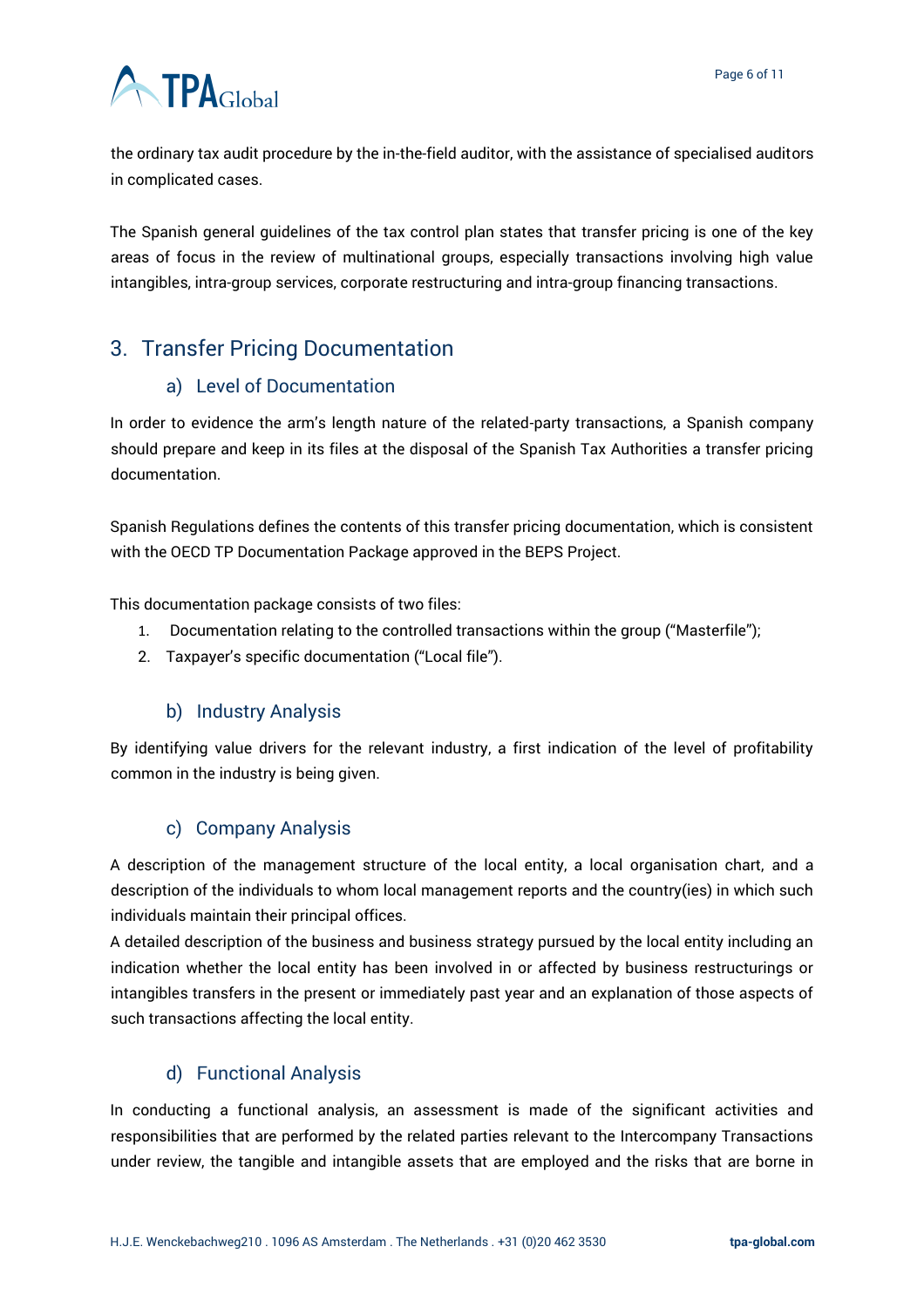# **ATPA**Global

undertaking the business activities. Such an assessment is consistent with the recommendations that have been made in the OECD Guidelines at paragraph 1.51.

# <span id="page-6-0"></span>e) Choice of Transfer Pricing Method

Article 18(4) of the Spanish Corporate Income Tax Law, provides that the following OECD-accepted methods can be applied for transfer pricing purposes in Spain:

- 1) Comparable Uncontrolled Price Method;
- 2) Resale Price Method;
- 3) Cost-Plus Method;
- 4) Profit Split Method;
- 5) Transactional Net Margin Method.

When none of these methods can be applied, the Law allows to use other generally-accepted valuation methods or techniques in a consistently manner with the arm's length principle.

Also, the Law establishes that the selection of the most appropriate method should be based on:

- − The nature of the related-party transaction;
- − The availability of reliable information on comparables; and
- − The comparability analysis.

#### f) Economic Analysis – Benchmark Study

<span id="page-6-1"></span>Although tax auditors prefer Spanish comparables, Pan-European searches of comparables are generally accepted and even used by the Spanish Tax Authorities, based on the recommendations of the EU Joint TP Forum's reports.

#### g) Inter-company (IC) Legal Agreement

<span id="page-6-2"></span>Although an Inter-company legal agreement formalizes the business and financial relationship between group entities, the legal agreements have a lower ranking since the OECD 2017 Guidelines made the ''conduct of parties'' the prevailing concept.

#### h) Financial Statements

<span id="page-6-3"></span>Since the OECD 2017 Guidelines made the ''conduct of parties'' the prevailing concept, parties need to also make sure their conduct is in line with what is reported in their accounts.

The notes to the annual accounts should disclose information about related-party transactions that have taken place and the effect of those transactions on the financial statements.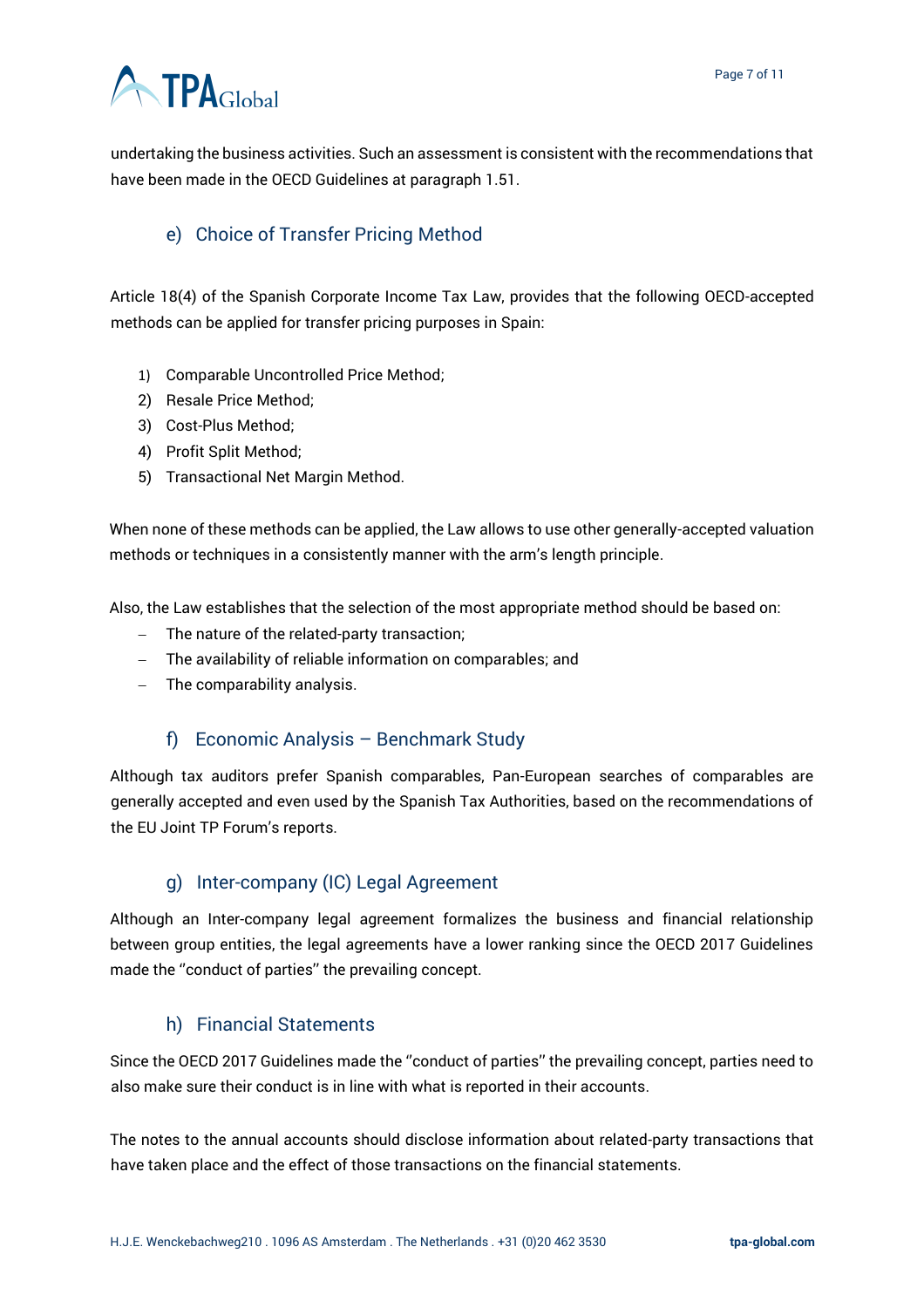

Taxpayer's financial information:

- Company's separate financial statements for the tax year;
- Conciliation between the data used to apply the transfer pricing methods and the separate financial statements (P&L segmentation), when applicable;
- Financial information of the selected comparables and source.

# <span id="page-7-0"></span>i) Production Process for TP Relevant Returns, Documents, Forms and Financials

In the chart below, the existence of the filing requirements with the details of which format is used, the latest filing date, notification requirement and its deadline, thresholds to be applied in case it exists, and the required languages are demonstrated. This information can be seen respectively for CIT, master file, local file, CbCR, local forms, annual accounts and segmented P&L documentations.

|                                | Prepare<br>or File? | Format                     | <b>Deadline</b>                                                                             | <b>Notification</b><br>Deadline*                                                   | Threshold*<br>(Yes/No) | Local Language<br>(Yes/No)*(If<br>"No", it can be<br>filed in English) |
|--------------------------------|---------------------|----------------------------|---------------------------------------------------------------------------------------------|------------------------------------------------------------------------------------|------------------------|------------------------------------------------------------------------|
| Corporate<br><b>Income Tax</b> | File                | Local<br>GAAP              | Filed 25 days<br>after a six-<br>month<br>period after<br>the end of<br>the fiscal<br>year. | <b>No</b>                                                                          | <b>No</b>              | Yes                                                                    |
| <b>Master File</b>             | Prepare             | OECD<br>Guidelines<br>2017 | Prepare<br>within six<br>months and<br>25 days after<br>the end of<br>the fiscal<br>year    | <b>No</b>                                                                          | Yes                    | No                                                                     |
| <b>Local File</b>              | Prepare             | OECD<br>Guidelines<br>2017 | Prepare<br>within six<br>months and<br>25 days after<br>the end of<br>the fiscal<br>year    | <b>No</b>                                                                          | Yes                    | <b>No</b>                                                              |
| <b>CbCR</b>                    | File                | <b>OECD XML</b><br>format  | Within<br>twelve<br>months after<br>the end of<br>the                                       | Before the<br>end of the<br>fiscal year.<br>Special form<br>available for<br>this. | Yes                    | Yes. Annex III in<br>Spanish and<br>English                            |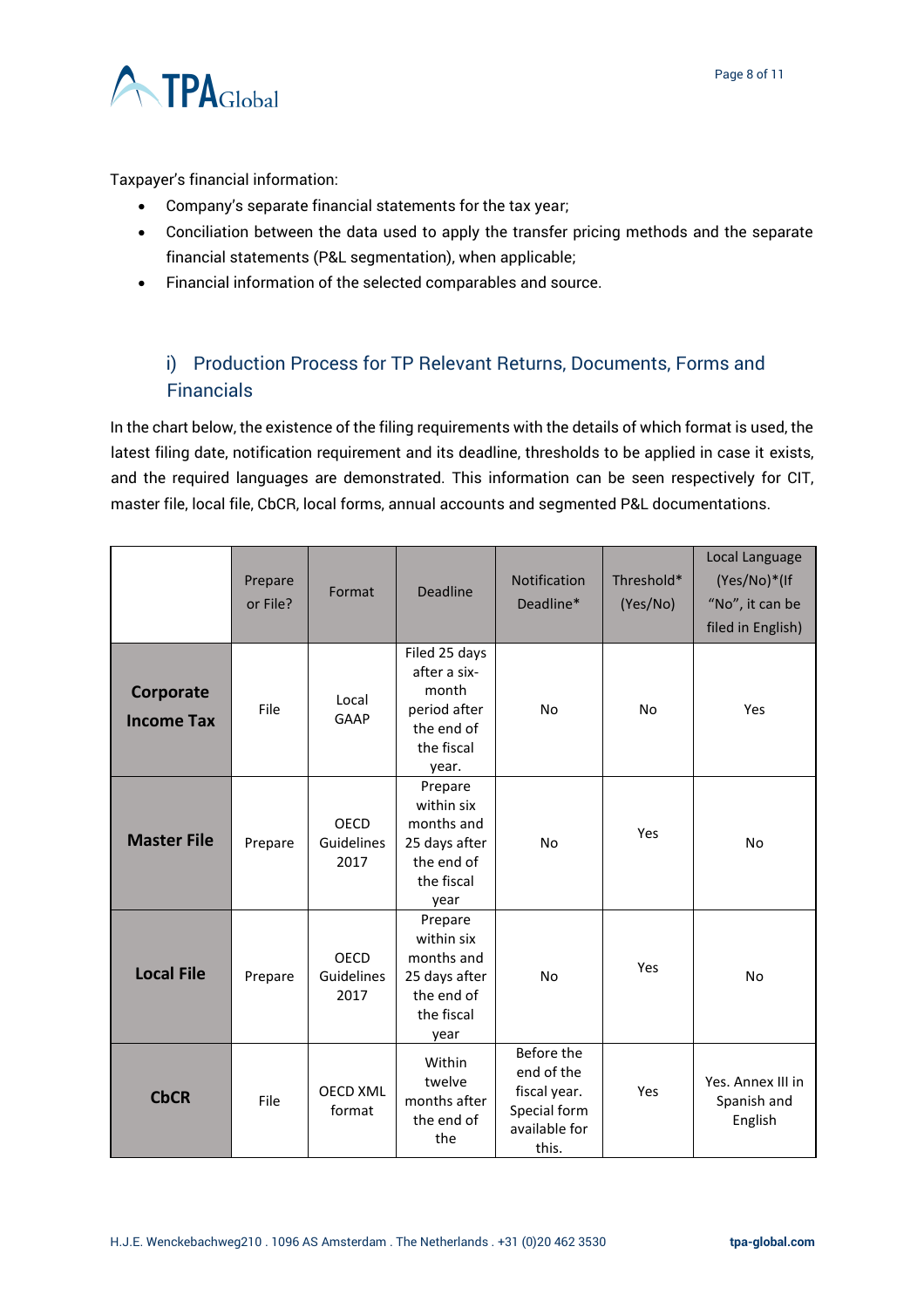

|                                                                                                     |         |                                                           | reporting<br>fiscal year                                                                                                                                                                                                   |           |     |    |  |  |
|-----------------------------------------------------------------------------------------------------|---------|-----------------------------------------------------------|----------------------------------------------------------------------------------------------------------------------------------------------------------------------------------------------------------------------------|-----------|-----|----|--|--|
|                                                                                                     |         |                                                           |                                                                                                                                                                                                                            |           |     |    |  |  |
| <b>Form 232</b>                                                                                     | File    | Available<br>on the<br>website of<br>the tax<br>authority | The<br>statement<br>should be<br>filed within<br>one month<br>after a 10-<br>month<br>period after<br>the end of<br>the fiscal<br>year.<br>Normally, it<br>is 30<br>November<br>for<br>companies<br>closing<br>books on 31 | No        | Yes | No |  |  |
| <b>Annual</b><br><b>Accounts</b>                                                                    | Prepare | <b>Local Tax</b><br>GAAP                                  | December.<br>The latest on<br>the last day<br>of the<br>seventh<br>month<br>following<br>the end of<br>the financial<br>year                                                                                               | <b>No</b> | Yes | No |  |  |
| Segmented<br>P&L                                                                                    | Prepare | Excel/Othe<br>r                                           | Ready upon<br>filing CIT/TP<br>documents.                                                                                                                                                                                  | <b>No</b> | No  | No |  |  |
| * Spain has signed the MCAA agreement for the filing of CBCR.                                       |         |                                                           |                                                                                                                                                                                                                            |           |     |    |  |  |
| * Spain does not request as much and detailed information from smaller and less complex enterprises |         |                                                           |                                                                                                                                                                                                                            |           |     |    |  |  |
| (SME's included) than it does from large and complex enterprises.                                   |         |                                                           |                                                                                                                                                                                                                            |           |     |    |  |  |

# <span id="page-8-0"></span>j) Mandatory Language

Spanish Corporate Income Tax Regulations do not contain any provision relating to the language of the mandatory TP documentation. According to the recommendations of the EU Joint TP Forum and the recent amendments in the OECD Guidelines, documentation written in English should be acceptable.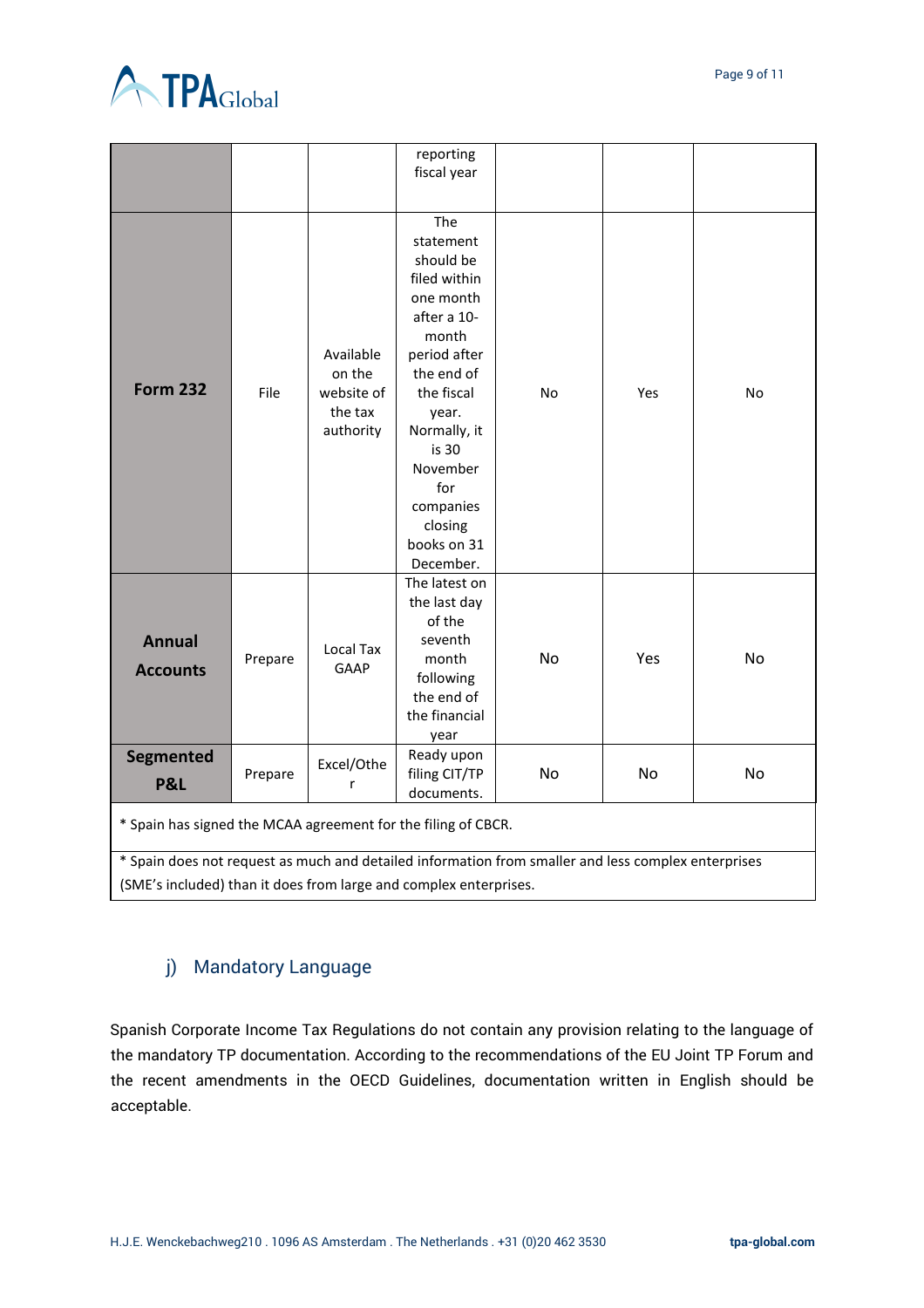

Nonetheless, the tax auditor may request for a sworn translation into Spanish of any document (documentation, contract, invoices) written in a foreign language, as per the general administrative rules applicable also to tax procedure.

### <span id="page-9-0"></span>k) Notification Requirement

<span id="page-9-1"></span>The CbCR documentation should be filed before the end of the fiscal year.

### l) Record Keeping

Generally, TP documentation must be kept during the statute-of-limitations period: 4 years following the end of the tax return filing deadline (6 months and 25 days after the year-end).

However, if the company is offsetting tax losses, this record keeping period could be extended to the tax year in which the tax losses were generated

### <span id="page-9-2"></span>m) Penalties and Interest Charges

Article 18(13) of the Spanish Corporate Income Tax Law provides a specific tax penalty regime for infringements related with transfer pricing obligations. In this regard, the Law defines two separate cases of serious tax infringement, which implies the following tax penalties:

- 1) When there is no transfer pricing adjustment, but the transfer pricing documentation was not filed, or the documentation is incomplete or with wrong data, a tax penalty is calculated as the sum of 1,000€ per "data" and 10,000 € per "group of data" ("data" and "group of data" are defined in the documentation requirements for each item of the documentation) which is missing, incomplete or wrong. The total amount of this penalty is capped to the lower of:
	- a) 10% of the value of the transactions; or
	- b) 1% turnover.
- 2) When there is a transfer pricing adjustment made by the Tax Authorities and the transfer pricing documentation was not filed or the documentation is incomplete or with wrong data, a tax penalty is calculated as 15% of the transfer pricing adjustment;
- 3) When there is a transfer pricing adjustment made by the Tax Authorities and the value of the transaction is not consistent with the documentation filed, a tax penalty is calculated as 15% of the transfer pricing adjustment.